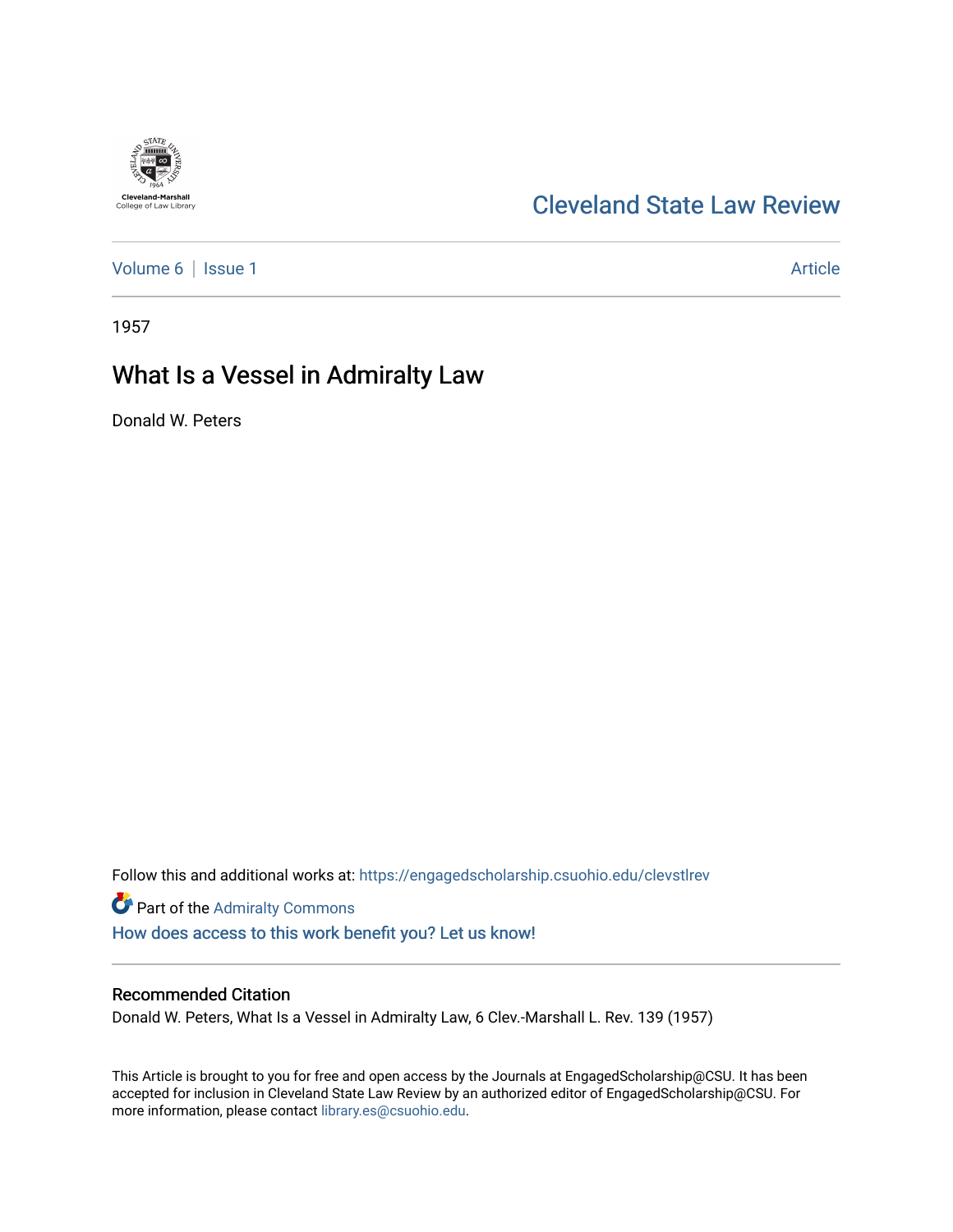## *What is a "Vessel" in Admiralty* Law?

#### Donald W. Peters\*

**R** OBINSON, IN HIS BOOK ON *admiralty*,<sup>1</sup> gives as a definition of *a vessel* the following: "By statutory definition the word vessel includes every description of water craft used or capable of being used as a means of transportation on water. In fact, neither size, form, equipment or means of propulsion are determinative factors upon the question of jurisdiction, which regards only the purpose for which the craft was constructed and the business in which it is engaged." Then, is an airplane a vessel? -a raft? -a *Regulus* guided missile? -a ferry dock-float?

Any structure made to float upon the water for the purpose of commerce or war, whether impelled by wind, steam or oarsthis is the explanation of a *vessel* given in the American-English Encyclopedia of Law.2

*A vessel* has been further defined in the Revised Statutes of the United States as *including* every description of watercraft or other artificial contrivance used, or capable of being used, as a means of transportation by water.

A controversial question however, that often creates confusion, is this: When, during the course of *construction,* is a craft considered to be a full-fledged *vessel.3* Theories and applications of maritime laws of foreign countries, on this as on other points, are often deprecated by the courts of the United States. And to further complicate matters, there may be a definite variance between the treatment of the same waterborne structure in contract and in tort. Moreover, a decisive split exists between the United States and foreign maritime law as to the actual birth of a vessel.

As to the controversy regarding contract or tort jurisdiction, it has been held that during the construction of a craft which unquestionably will be a vessel, at any specific time before completion it is not considered to be a definite vessel. Maritime flavor thus is absent from a contract for work done on a craft, even after it has been launched into its environment.

**<sup>\*</sup>** Graduate of Fenn College, with B.BA. degree; and a third year student at Cleveland-Marshall Law School.

**<sup>1</sup>** Robinson, Handbook of Admiralty Law in the United States, 42 **(1939** ed.). 2 Second Edition, **1929.**

**<sup>8</sup>** Benedict on Admiralty, Vol. **I,** 107-120 (1940 ed.).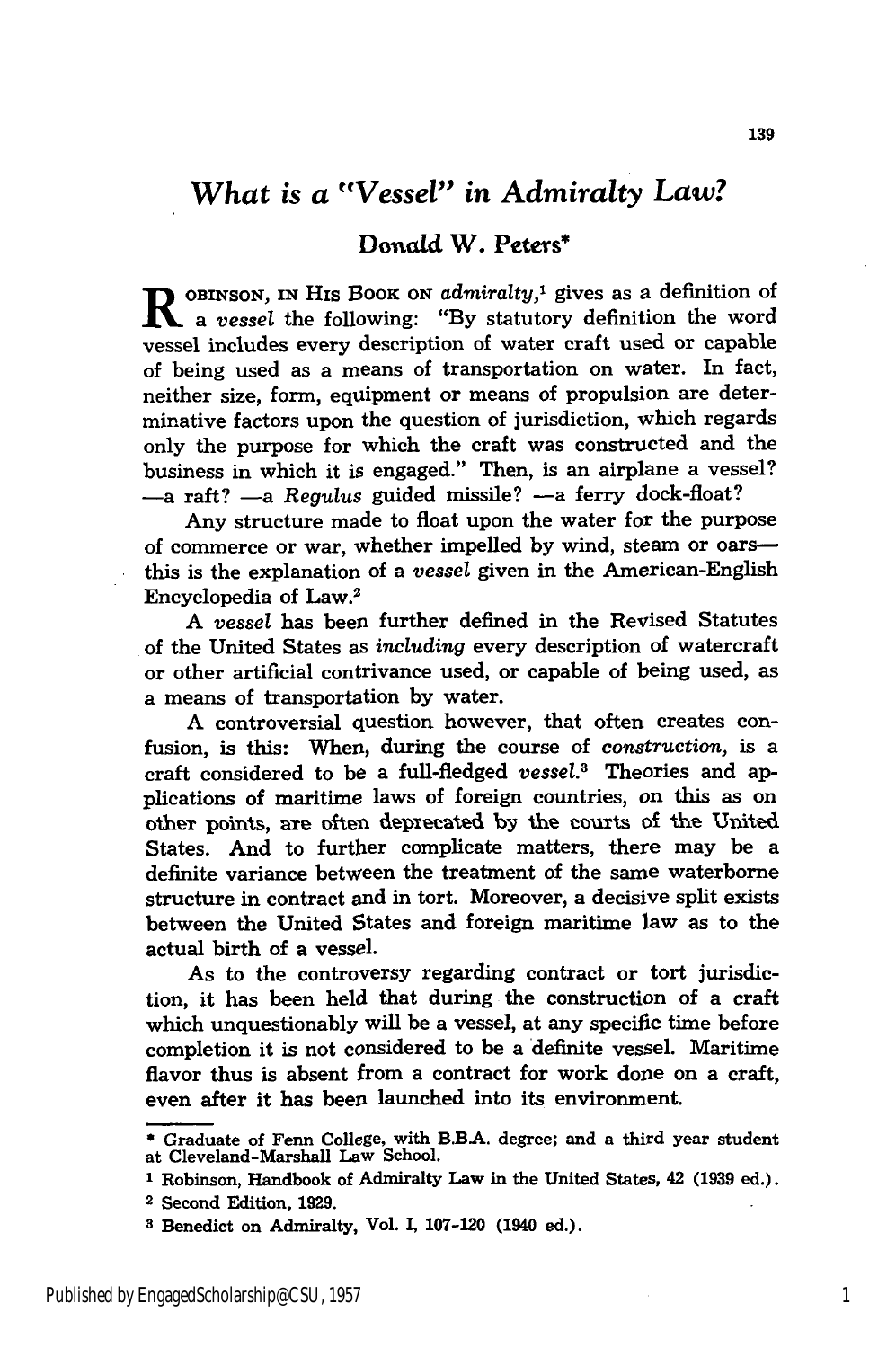Arguing for admiralty jurisdiction in tort, stands the case of *Grant-Smith Porter Ship Co. v.* Rohde. 4 There an employee was accidentally injured while aboard a newly launched vessel. It was held that this action fell under the authority of the **Ad**miralty  $\text{Count}^5$  (e.g., in tort).

There often are instances where partially constructed craft must be towed to a distant yard. If, while enroute, the incomplete craft has a collision, the courts will hold that the craft can be considered enough of a "vessel" to incur a maritime lien, though the structure did not qualify as a complete vessel for an action in libel for her own finishing. In effect, this means that the craft would be eligible for being sued for damages inflicted while in transit from one yard to another. But the contractors who performed the construction presumably would not bring suit for monetary compensation if the owners failed in business.

At the present time, almost all traditional sea codes regard a contract for building a ship as a maritime contract. But, as stated before, this theory is not applicable to the United States.

Benedict, the classic admiralty authority, says that a ship is born when it is launched. He further makes the point that a ship-building contract is non-maritime; and this conclusion has become a part of admiralty jurisprudence.

This doctrine may become quite confusing when a major building task is involved. Many ship alteration contracts frequently refer to rebuilding. Thus, a ship may be dry-docked, cut in half, and drawn apart, after which a new section is inserted. Then, too, new propelling equipment may be necessitated, and additional accommodations added, such as a new deck, and other revamping that exceeds the original cost of the craft. A contract of this nature would be construed as maritime, and the facts in these situations would contribute to the factors decisive of whether or not it then is a *vessel.*

In almost every actual case, the determination of "When is a vessel a vessel?" creates difficulties and leads to fine-point divisions.

#### **Admiralty Court Decisions**

The primary force which motivates the decisions of the Admiralty Courts on this subject is the need for clarification of

**5** Ibid., n. 4.

https://engagedscholarship.csuohio.edu/clevstlrev/vol6/iss1/15 2

<sup>4</sup>Grant-Smith Porter Co. v. Rohde, 275 U. S. 469, 42 S. Ct. 157, **66** L. Ed. **321** (certif. from **C. C. A.** 9, 1922).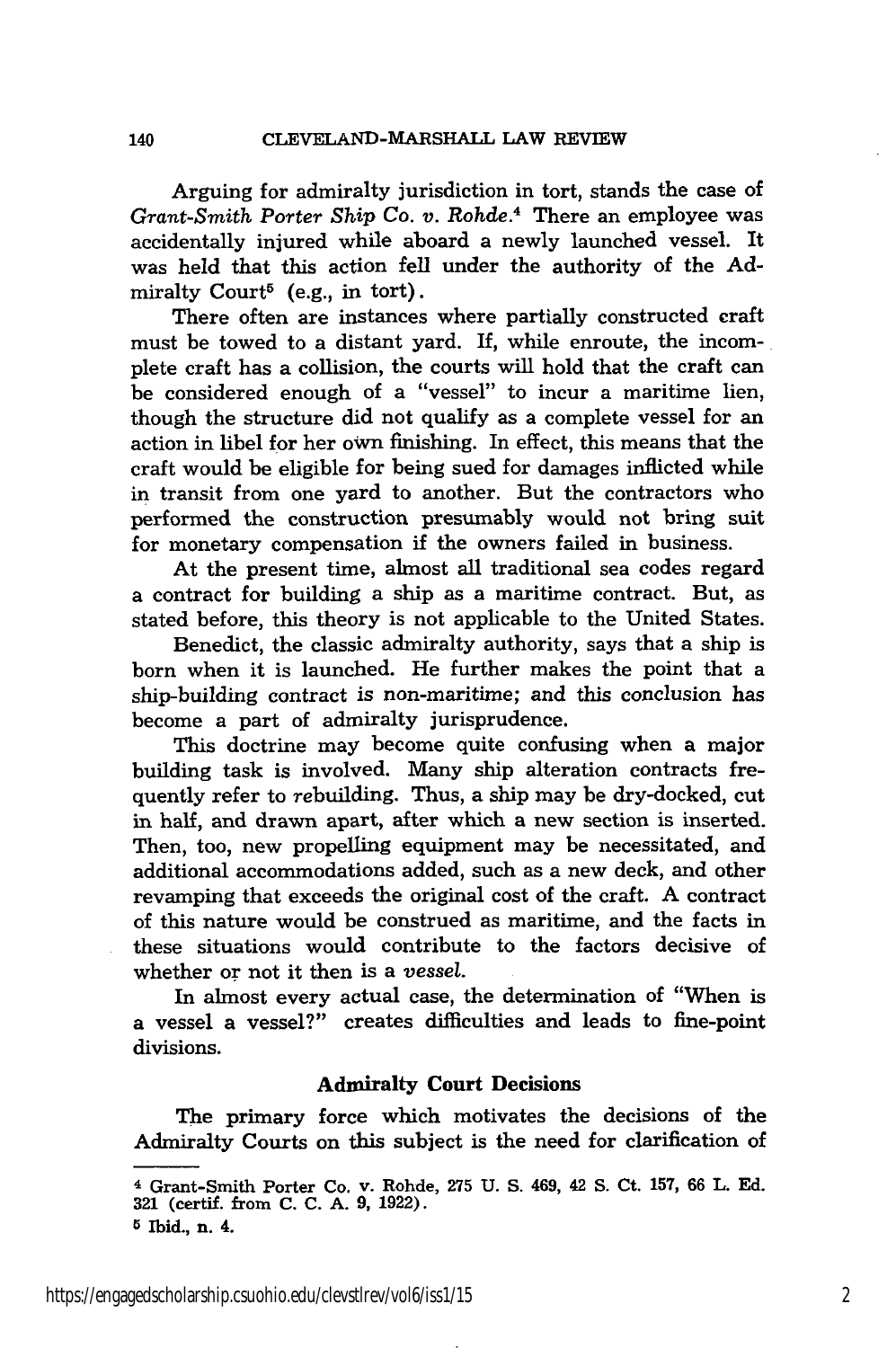the question whether or not the craft is to fall within the definition of a vessel. Before the Admiralty Court will decide a specific case, it usually must determine whether or not the case is one within its admiralty jurisdiction. To further complicate matters, the courts are expected to rule on cases ranging from a raft to a super-dreadnaught. In essence, the major question that usually is posed is: "What is a vessel?"

To demonstrate the difficult problems that have and may arise, it is desirable to present some actual cases and principles that have confronted the courts.

#### *Case No. 1*

A company bound numerous lengths of timber together in the form of a raft, and floated the mass, as a convenient mode of taking the timber to market. This raft, carrying a pilot, crew and cook, who lived and were sheltered thereon during the many-days voyage, was considered to be a vessel. The raft was propelled by oars, poles and the tides. Declaring it to be a vessel gave jurisdiction to admiralty, when there was a libel in rem against it for a collision in navigable waters.6

In a case involving salvage services and a raft, it was held that such services *were* performed when a raft of lumber was rescued from peril in navigable waters. A claim for such services may be sought in admiralty courts, because this craft would fall within the definition of a vessel.<sup>7</sup>

In another such case a raft was considered to be a vessel and was compelled to display lights while traveling at night. **By** statute, a raft lacking such lights is subject to seizure if it comes within the jurisdiction of admiralty, providing that the seizure is properly executed.<sup>8</sup>

#### *Case No. 2*

Often times a split in opinion will arise as to whether or not a craft is a vessel for maritime purposes. The arguments used for denial of vessel status often have been based on the fact that the craft were used and operated in small areas, and that the craft were small in size. But these arguments generally have been unheeded by the courts, because the fact that they were

**<sup>6</sup>** Muntz v. **A** Raft of Timber, 15 F. **555 (C. C.,** E. D. La. 1883).

**<sup>7</sup>**United States v. One Raft of Timber, 13 F. **796 (C. C.,** So. Car., **1882).**

**<sup>8</sup>** Admiralty, Revised Statute 4233, 4234-Concerning Rafts.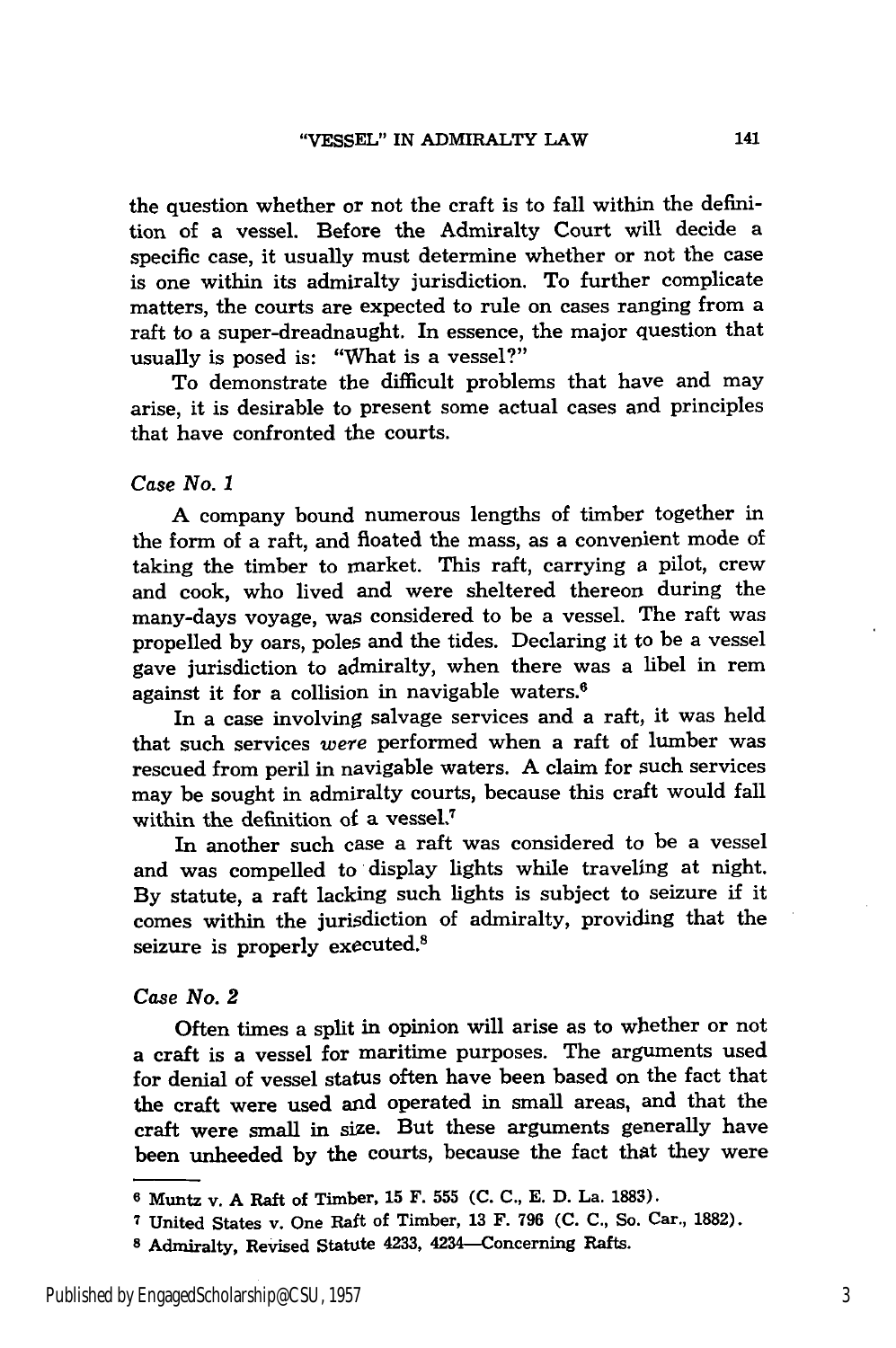engaging in, and aiding, commerce upon navigable waters was sufficient to create jurisdiction.<sup>9</sup> Yet, some other cases have held otherwise. A mere float or lighter, however, was held to come within the jurisdiction of the court.10 So was a barge without sails or rudder,<sup>11</sup> used for transporting brick, on which men were employed, in a claim for wages of the men.

A floating pontoon,<sup>12</sup> having no motive power of its own nor capacity for cargo, tied to land and used as a ferry landing, was held to be a maritime object, and basis for admiralty jurisdiction when involved in an accident with a ship.

#### *Case No. 3*

In situations involving floating dredges, it has been held that a dredge<sup>13</sup> opening up a channel for navigation is a vessel and is under admiralty jurisdiction. Likewise, a steam dredge<sup>14</sup> is a vessel within the meaning of the law. As such it is subject to a maritime lien for supplies under the law of the United States. The absence from the dredge of power of propulsion; the fact that she is not propelled by oars or sails; that she is flat bottomed; that she is engaged in harbors, rivers, or docks, and that she has to be moved to a distant point **by** means of a tug; that she has no power of her own; that she is not and cannot be a seaor lake-going vessel-none of these facts nor all of them support the conclusion that she is *not* a vessel.15

Another case of a steam dredge falling within admiralty jurisdiction is seen in that it is liable for tax duties imposed by the collector of customs. Further proof of the classification of barges as *vessels* is found in *The Star Buck* case, 16 where a hopper used for dredging purposes, not fitted with oars or other

**<sup>9</sup>**Kerlak v. The Pearl Jack, **79** F. Supp. **802** (D. **C.** Mich., 1948); Feige v. Hurley, **89** F. **2d 575 (C. C.** A. **6, 1937).**

**<sup>10</sup>**The General Cass, Federal Case Number **5,307** (D. **C., E. D.,** Mich., June, 1871); The Robert W. Pasons, **191 U.** S. 17, **30,** 24 Sup. Ct. **8** (1903). **<sup>11</sup>**Disbow v. The Walsh Brothers, **36** F. **607 (1888).**

**<sup>12</sup>**Hezekiah Boldwin, Federal Case Number 6,449 (D. **C., E.** D., N. Y., **1876);** The Mackinaw, **165** F. **351** (D. **C.,** Ore., **1908).** But see below, notes 20, 22, 24.

**<sup>13</sup>**Walderck v. Deal Dredge Company, 45 F. **2d 951 (C. C. A.,** 4, 1930).

**<sup>14</sup>**The Pioneer, **30** F. **206 (D. C., E. D., N.** Y., **1886).**

**<sup>15</sup>**The International, **89** F. 489 **(C. C. A. 3, 1898); Ellis** v. **U. S., 206 U. S.** 246 **(1907).**

**<sup>16</sup>**The Star Buck, **61** F. **502 (D. C., E. D.** Penn., 1894); The Steam Dredge No. **6,** 222 **F.,576 (S. D. N.** Y., **1916), aff'd** 241 F. **69 (C. C. A.** 2, **1917).**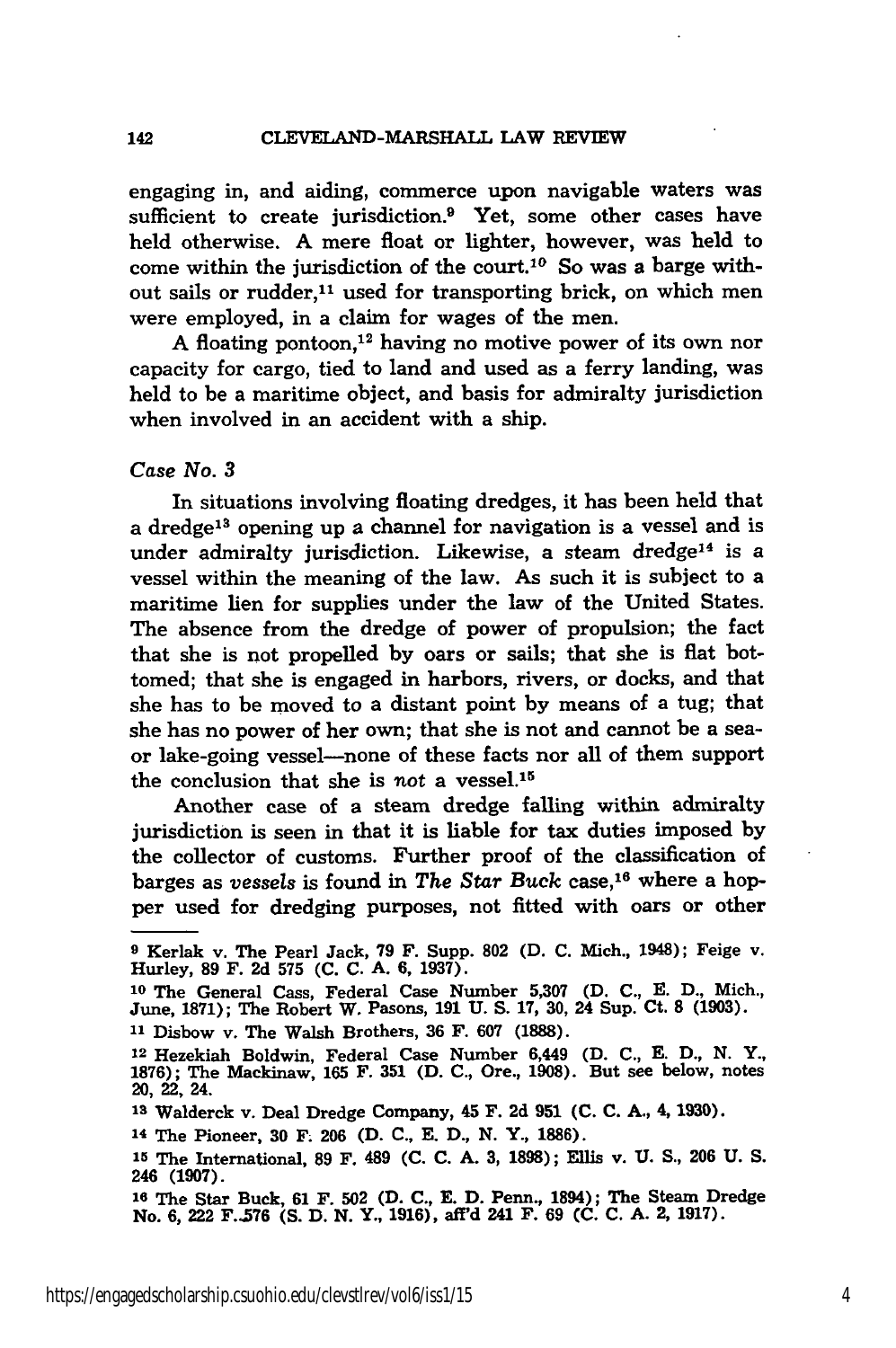means of propulsion, and generally moved **by** towing, was held to be a ship. This is further supported by the *Atlantic* case,<sup>17</sup> mentioning dredges and scows, towboats and barges.

#### *Case No. 4*

Cases involving Floating Dry Docks have held that these are not constructed nor used for purposes of navigation or commerce.<sup>18</sup> A dry dock, for example, was likened to a stage which was designed to be used in connection with painting or repairing the side of a vessel, which floated on the water, rising and falling with the tide.<sup>19</sup> Thus floating dry docks are not within the definition of a vessel.<sup>20</sup> It has also been held that they are not proper subjects for *salvage.21* It was pointed out that a fixed structure such as a dry dock is not used for the purposes of navigation, and is not a subject of salvage service any more than is a wharf or a warehouse when projecting into or upon the water. The mere fact that it floats on the water does not make it a ship or vessel, and no structure that is not a ship or vessel ordinarily is a subject of salvage.<sup>22</sup> The court pointed out that a fixed structure, designed for the purpose of taking ships out of water in order to repair them, and for no other purpose, could not possibly fall under jurisdiction of admiralty. This would not relieve the liability of the owner if the floating dry dock was to break away from its mooring lines and collide with another craft while adrift. Under such circumstances the courts have ruled the structure to be a vessel.

*Case No. 5*

A libel involving a large houseboat, without motive power and without rudder, was held to be within admiralty jurisdiction. The craft had been tied up for a period of four years and had not during this time been dismantled in any way or put to any other

**<sup>22</sup>**But see above, n. 12.

**<sup>17</sup>**The Atlantic, **53** F. **607.** (D. **C.,** So. Car., 1893); North American Dredging Co. v. Pacific Mail S. S. Co., **185** F. **698** (C. C. **A.** 9, **1911).**

**<sup>18</sup>**Snyder v. **A** Floating Dock, 22 F. **685** (D. C., **N.** J., 1884); The Wayfield, 120 **F.** 847 **(E. D., N.** Y., **1903).**

**<sup>19</sup>**Berton v. Tietyen & **Lang** Dry Dock Co., **219** F. **763 (D. C., N. J., 1915). <sup>20</sup>**But see above, n. 12.

<sup>21</sup> Cope v. Vallette Dry Dock Co. **(Ap.** from **C. C. E. D.** La. Argued Dec. **6, 1886.** Decided Jan. **10, 1887); U. S.** v. Bruse Dry Dock Co., **65** F. **2d 938 (C. C. A. 5, 1933).**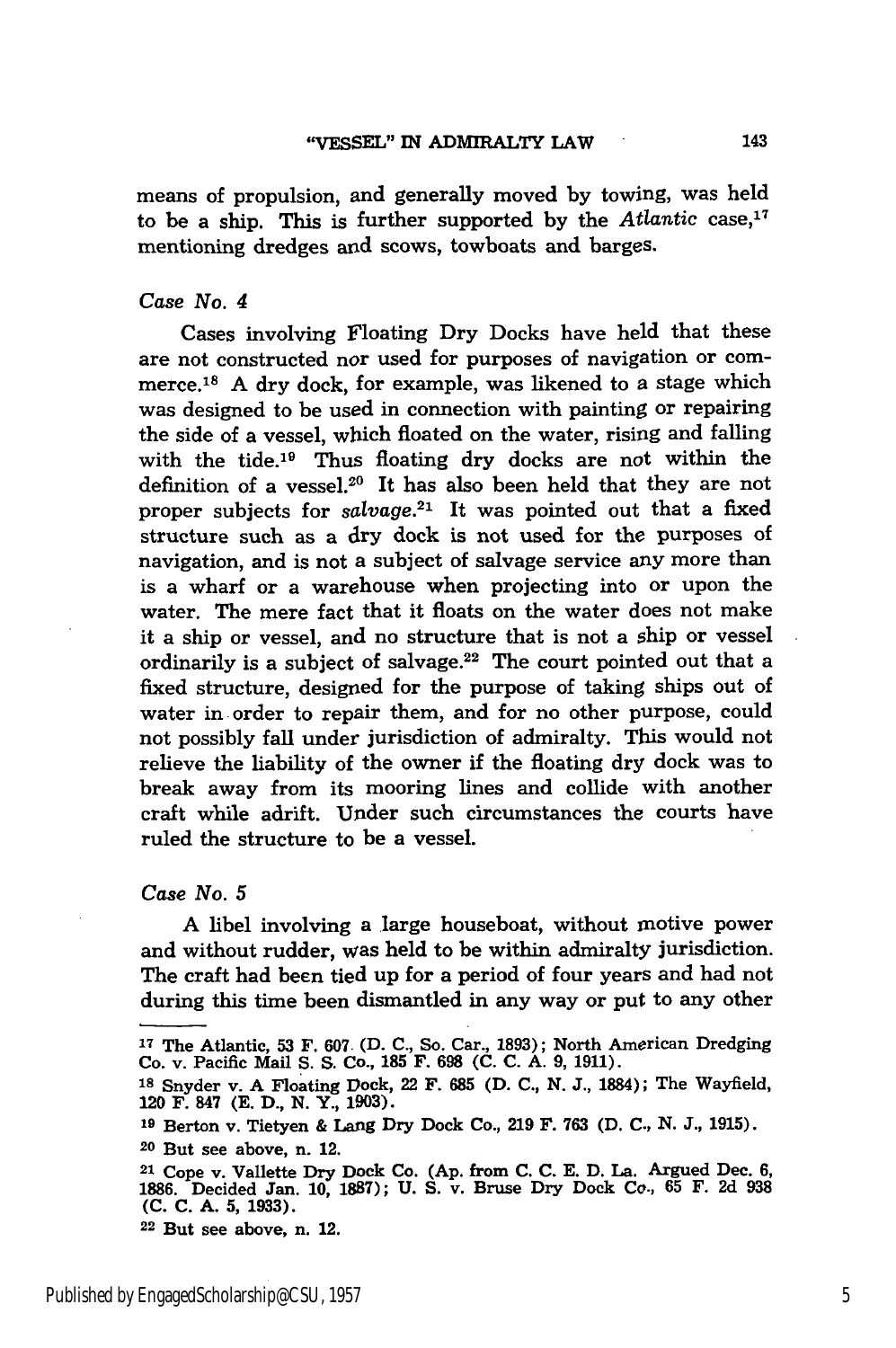use. It was consequently purchased for the purpose of navigation. The court ruled that during the time the houseboat was tied up it still retained its identity as a vessel.<sup>23</sup>

#### *Case No. 6*

A floating crane<sup>24</sup> which was mounted on a pontoon and was shaped like a ship, with decks but no engine (except for the engine which worked the crane) was held not to be a vessel for the purposes of admiralty jurisdiction. The pontoon was permanently chained to a staging and to some old warships. Communication between the shore and the structure was by means of a gangway. It appeared that the pontoon with the crane on it had been for years permanently in this position and had been employed for lifting guns and ammunition, and for raising sunken submarines. It could have been moved, however, by tugs. A staff, called "the crew," manned the crane. Although the pontoon was capable of movement, movement was the exception rather than the rule. The apparent permanence of the crane invoked the decision of the court that it was not a vessel. This conflicts directly with the American holding regarding a floating ferry pontoon-stage mentioned above.<sup>25</sup>

#### Admiralty Jurisdiction in Air **Law**

Prior to the middle 1920's, several schools of thought emphasized different opinions as to the method and execution of authority to regulate air commerce. There were those who felt that Congress should be given full command by the passage of an amendment to the federal Constitution. Another group urged usage of the interstate commerce clause, disregarding the fact that each state would cast the decisive ballot when air commerce applied to intrastate action. Still another group urged the application of the admiralty clause of the constitution.

Conventions at Warsaw and Poland, held in **1929** and **1933** respectively, met to discuss, and draw up rulings regarding, international aerial law. In particular, the Warsaw Convention provided for: (a) form, contents and legal effect of transporta-

**<sup>23</sup>**Kilb v. Menke, 121 F. **2d 1013** (C. C. **A.** 5, 1941).

**<sup>24</sup>**Mr. Justice Roche in Merchant Marine Company, Ltd. v. North of England Protecting and Indemnity Association, London, The Times, July **21, 1926.**

**<sup>25</sup>**At n. 12.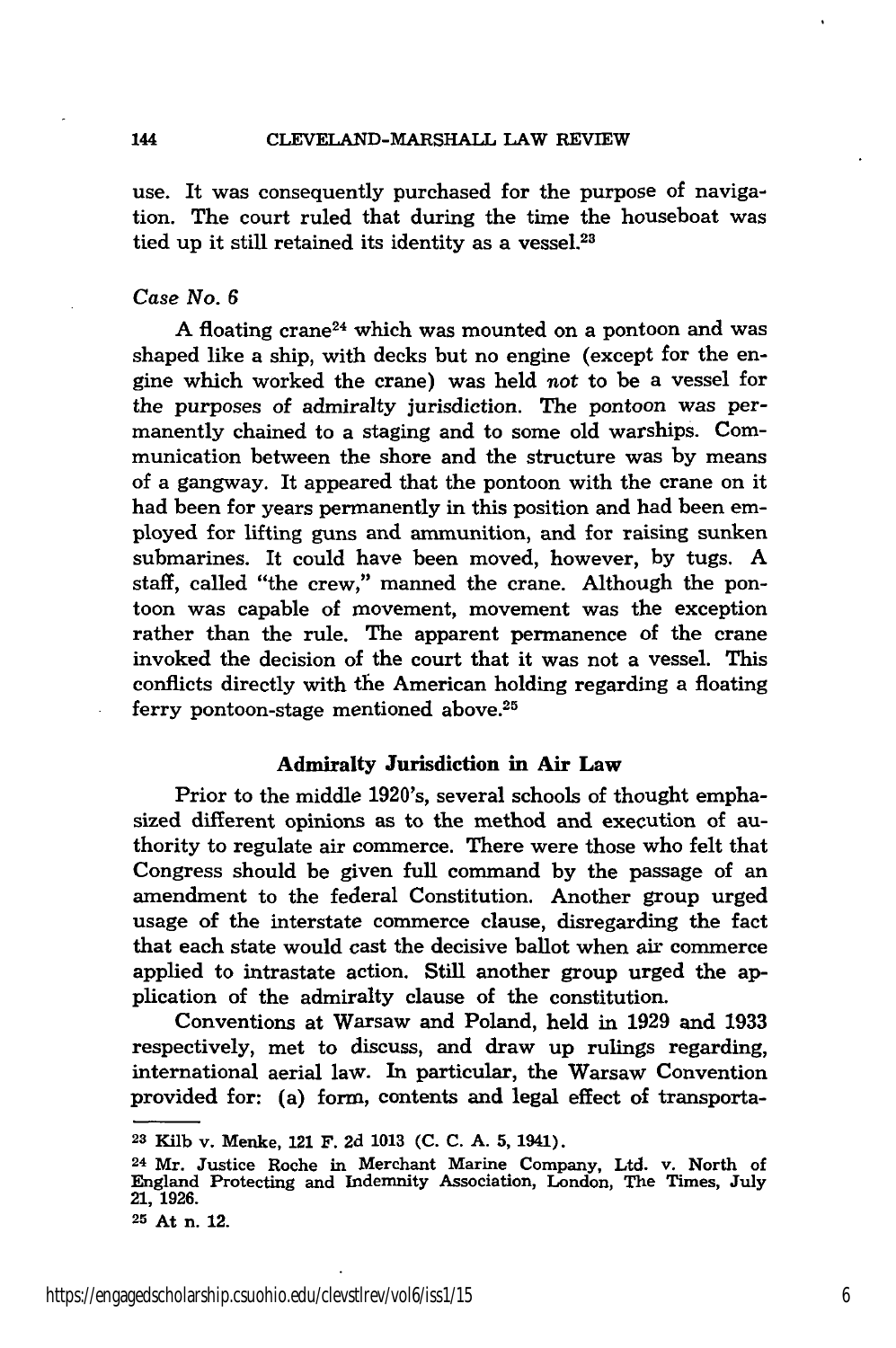tion documents; **(b)** liability of a carrier and his defenses; (c) limitation of a carrier's liability; **(d)** venue for bringing suit, and time limitation; **(e)** liability of combined, and connected carriers. The question of application of "vessel" status to aircraft was not settled.

The Rome Convention attempted to make uniform the rules of liability for damage caused **by** aircraft to third parties. The United States has signed but not yet ratified these provisions. Again, "vessel" status is left uncertain.

The followers of the admiralty theory stressed many convincing similarities and differences between water and air craft. Thus, airships engage in aerial navigation, take to the air under the guidance of pilots, and are required to abide **by** such rules as the display of colored navigation lights analogous to those of water craft. Furthermore, the registration and nationality of aircraft, the requirements as to their log books, flag, protection, prevention of collision, and airmen (crews), bear a striking resemblance to the rules applicable to ships.

However, this theory did not influence the action of Congress. This law-making organization chose to base its action on the Interstate Commerce Clause, and thus theoretically ended the debate.

Jurisdiction over a libel in rem for repairs to a seaplane has been declined on the ground that aircraft are neither of the land nor of the sea. Thus, not being of the sea, not restricted in their activities to navigable waters, they are not maritime.<sup>26</sup> The seaplane, however, is substantially a flying boat, and often is used as an instrumentality of overseas commerce and of naval warfare, being designed to go upon the surface of the water as well as over it. While afloat on navigable waters, it was said **by** the Common Law Court in **1921** to be subject to admiralty, because location and function stamp it as a means of water transportation.27 Subsequently, the Air Commerce Act of **<sup>192628</sup>** expressly provided that a seaplane should not be deemed a "vessel" for the purposes of any of the statutes regulating vessels. It should be noted that the Act does not go so far as to deny the existence of admiralty and maritime jurisdiction generally over

**<sup>26</sup>**Cushing v. Smith, **119** Misc. 294, **196 N.** Y. Supp. **241, 1928 U. S.** Av. R. **73 (App.** Div., 3rd Dept., **1922).**

**<sup>27 1928</sup> U. S.** Av. R. 4.

**<sup>28</sup>** 49 **U. S.** Code **176.**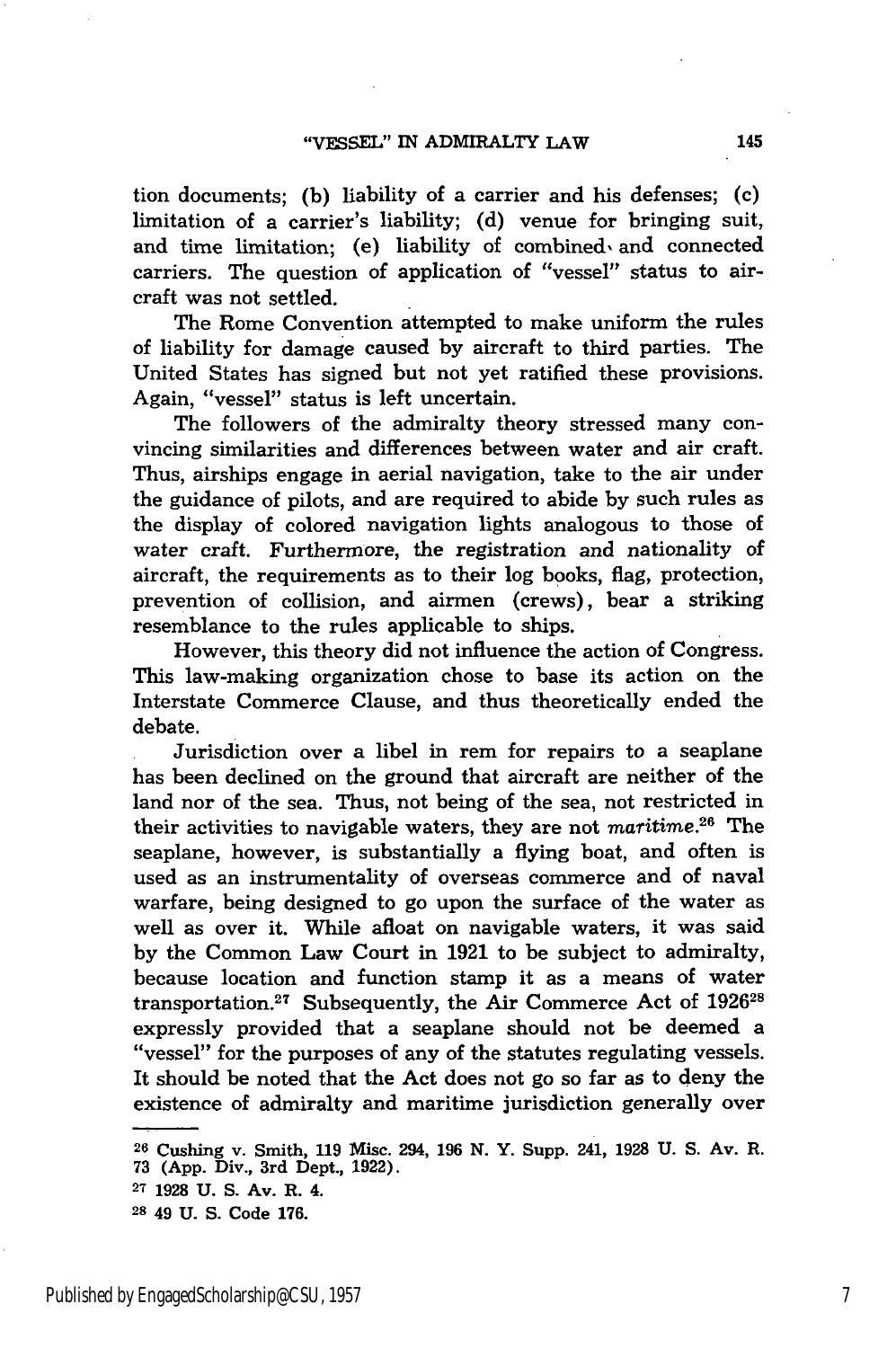146

aircraft actually navigating or at rest on navigable waters. It has been held in Scotland that a seaplane is not a vessel, and hence a salvor of valuable cargo from a wrecked plane was denied salvage.<sup>29</sup> Parliament shortly thereafter expressly extended the principle of maritime salvage to aircraft and their cargoes in distress upon navigable waters,<sup>30</sup> and the Irish Free State did likewise.<sup>31</sup> Justice Cardozo judicially determined the status of seaplanes in the case of *Reinhardt v. Newport Flying Service Corporation.32*

Vessels in navigable waters are within the jurisdiction of admiralty, since any structure used, or capable of being used, for transportation upon water is a vessel. Admiralty has jurisdiction, though the structure is airplane and seaplane combined, when the ship falls within the definition of admiralty. More specifically, an airplane is a vessel and under the jurisdiction of admiralty law when it is in the fulfillment of its functions as a traveler on water and has put aside its functions and capacities as a traveler through air.

This decision applies to seaplanes and amphibians, when the latter seek waterways for landing, rather than land. The court referred with approval to a federal decision of 1914 stating that an ordinary land plane, incapable of using water as an adequate landing area, which had fallen into a bay, was not subject to admiralty jurisdiction for the purpose of salvage.<sup>33</sup> This decision has been supported **by** the Air Commerce Act.

Further qualification of a seaplane as a vessel was demonstrated when a claimant was employed to care for a seaplane that was resting on navigable waters. The plane began to drag anchor, and when the claimant attempted to turn the plane by wading into the water, he was injured by the propeller. Justice Cardozo determined that the plane was a vessel and fell within the jurisdiction of admiralty, while it thereby was excluded from the authority of the New York Industrial Commission.

**<sup>29</sup>**R. **C. A.** Victor Co. v. Watson, **50** Lloyds List. L. Rep. **77, 1935 A.** M. **C.** 1251 (Scotland).

**<sup>30</sup>**(British) Air Navigation Act **1936, 1** Edw. **8, C.** 44, 1937 **U. S.** Av. R., 415; **1939 U. S.** Av. R. **259.**

**<sup>81</sup>**(Irish) Air Navigation Act **1936,** Public Statute of the Oirachtas, No. 40 of **1936,** Part **VII.**

**<sup>32</sup>**Reinhart v. Newport Flying Service Corp., **232 N.** Y. **115, 133 N. E. 371, 18 A.** L. R. 1324 **(1921).**

**<sup>33</sup>**The Crawford Brothers, No. 2, **215** F. **269 (D. C.,** Wash., 1914).